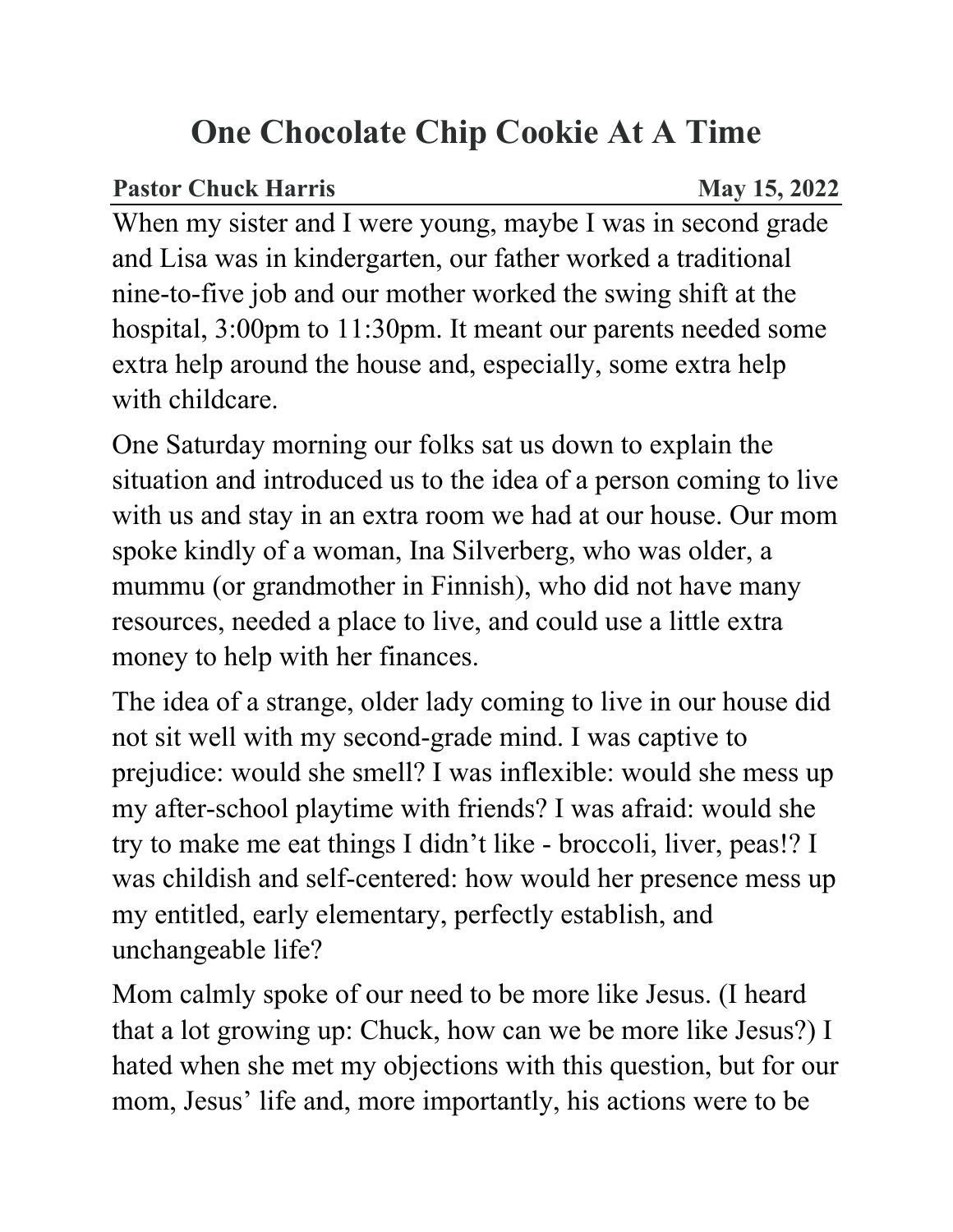the plumb line by which we measured our own lives. The bottom line was, Jesus welcomed the poor, the stranger, and the outcast, and so then we too must strive to do the same. In this case, it meant inviting Ina Silverberg to come and stay at our house and, in no small way, become part of our family's life.

In numerous ways, my resistance to welcoming Ina into our family home mirrors the resistance Jesus experienced as he came to live and minister among God's people, Israel. John's gospel, from which all our gospel readings this Easter season are taken, is clear from the first chapter. John writes, "He was in the world, and the world came into being through him, yet the world did not know him. He came to what was his own, and his own people did not accept him."

How many times does Jesus lament that he came to bring love and grace and truth only to be rejected by the established, the in control, and the powerful? We might take a guess at the number, but it's safe to say the number of times Jesus was rejected by advantaged folk far outweighed the times he was welcomed with open arms. I had an advantage! I was the son. I already lived in the house. No one was coming in here and messing up my life!

I protested. I lost. Ina Silverberg, our new, resident mummu, moved into our house at 810 Florence Avenue, in Astoria, Oregon, and I was mad. I made it clear from the very first breakfast Ina sat with us at our kitchen table. I didn't talk with her. I didn't make eye contact. When I gathered up my things to head out the door to school, I met her kind wishes, "Have a happy day; learn things", with an icy silence. When she greeted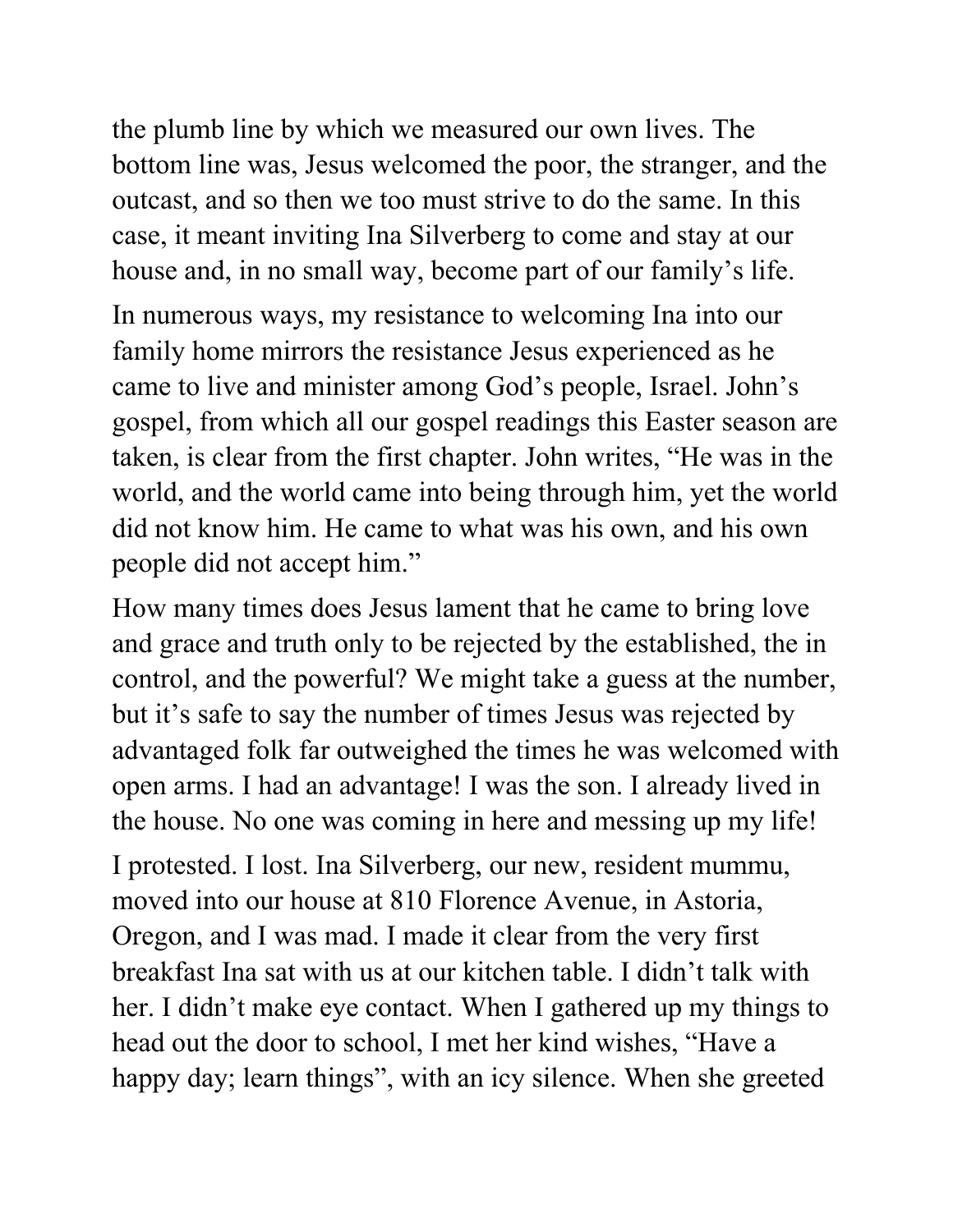me at the door after school, I continued my non-recognition of her presence. I went directly to my room, closed the door, and plotted my revenge. "Maybe she doesn't like spiders," I thought. "Maybe worms terrify her," I wondered. I didn't even go outside and play with my neighborhood pals. I simply spent a couple hours figuring out where I might find a hearty supply of spiders and worms, which I might tuck under her pillow.

As I mentioned earlier, all our gospel readings this Easter season are from John's gospel. In chapter 6 of John, commonly known as the Bread of Life chapter, Jesus is telling his followers that he is "the living bread that came down from heaven", and that "if anyone eats of this bread, they will live forever". This proclamation of the astounding life Jesus brings is met with some hard resistance. The followers begin to grumble. Finally, Jesus lays out before them what a gift it is to be in his presence, a gift given by God. As the chapter ends, the writer tells us, "Many of his followers turned back and no longer walked with him".

I shut my bedroom door to the presence of the new care provider in my home. Many of those Jesus first encountered shut their hearts and minds against the presence of God's love, dwelling right there among them, in the physical presence of Jesus. It seems like even after two thousand years, not much has changed with the human heart. How many of us have some built in resistance to the simple, yet profound, love of God that comes to dwell with us in Jesus? I know I have some; maybe we all do to some degree.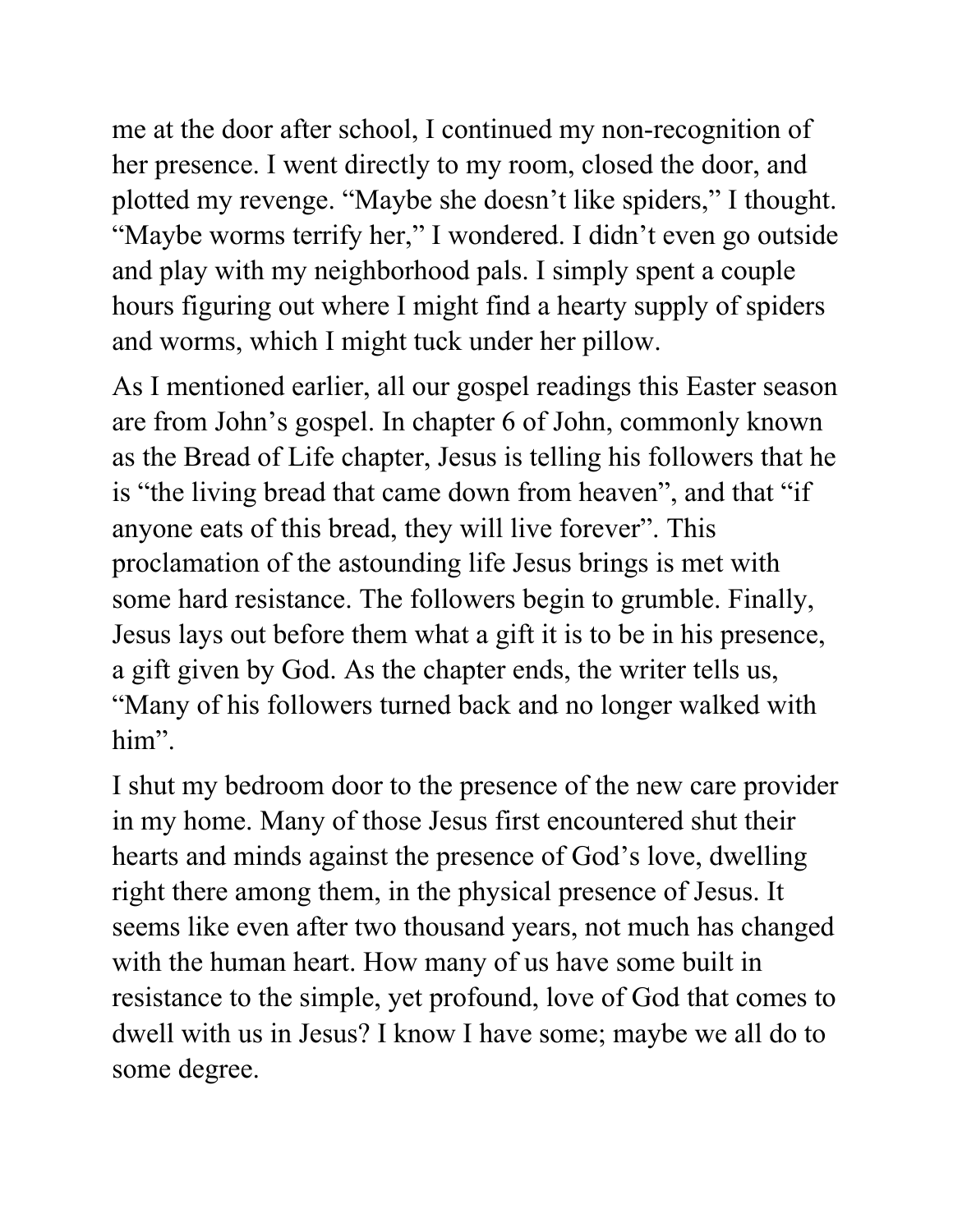I've been thinking about this reality, our resistance to love, a lot lately. How is it that we both resist the love of God as it comes to us in Jesus and, following that, resist sharing this same love with the people we meet in and through the course of our everyday lives? War is raging in Ukraine. Over a million people in the United States alone have died of the coronavirus these past two years. Homelessness, hunger, and untreated mental illness continue unabated throughout our country. Addiction, and the destructive behaviors that grow out of it, are skyrocketing throughout the land. The only thing people seem to really give a hoot about is who is winning and who is losing, whether it's in politics, on social media, in the stock market, or in some professional sports league of some kind.

Where's the love Jesus talks about in our gospel reading today? Not a sappy, sentimental, emotional love, but a sacrificial, selfgiving, does not look for a return kind of love? Where is it today: in our communities of faith, our neighborhoods, our schools; in our politics, our social actions, our care for the earth, our conversations with those who differ from us? I'm not sure I can answer these questions, but I do know we are in more dire need of love, and to share love, than we have ever been, maybe in the history of humanity.

Though, amid my current pessimism, there is a memory of what happened that day after school, when I shut my bedroom door and plotted my revenge against the new mummu in my house. It may have been an hour, maybe two, but at some point, there came a knock on my bedroom door. It was Ina mummu. She had in her hand a plate of chocolate chip cookies. They were warm,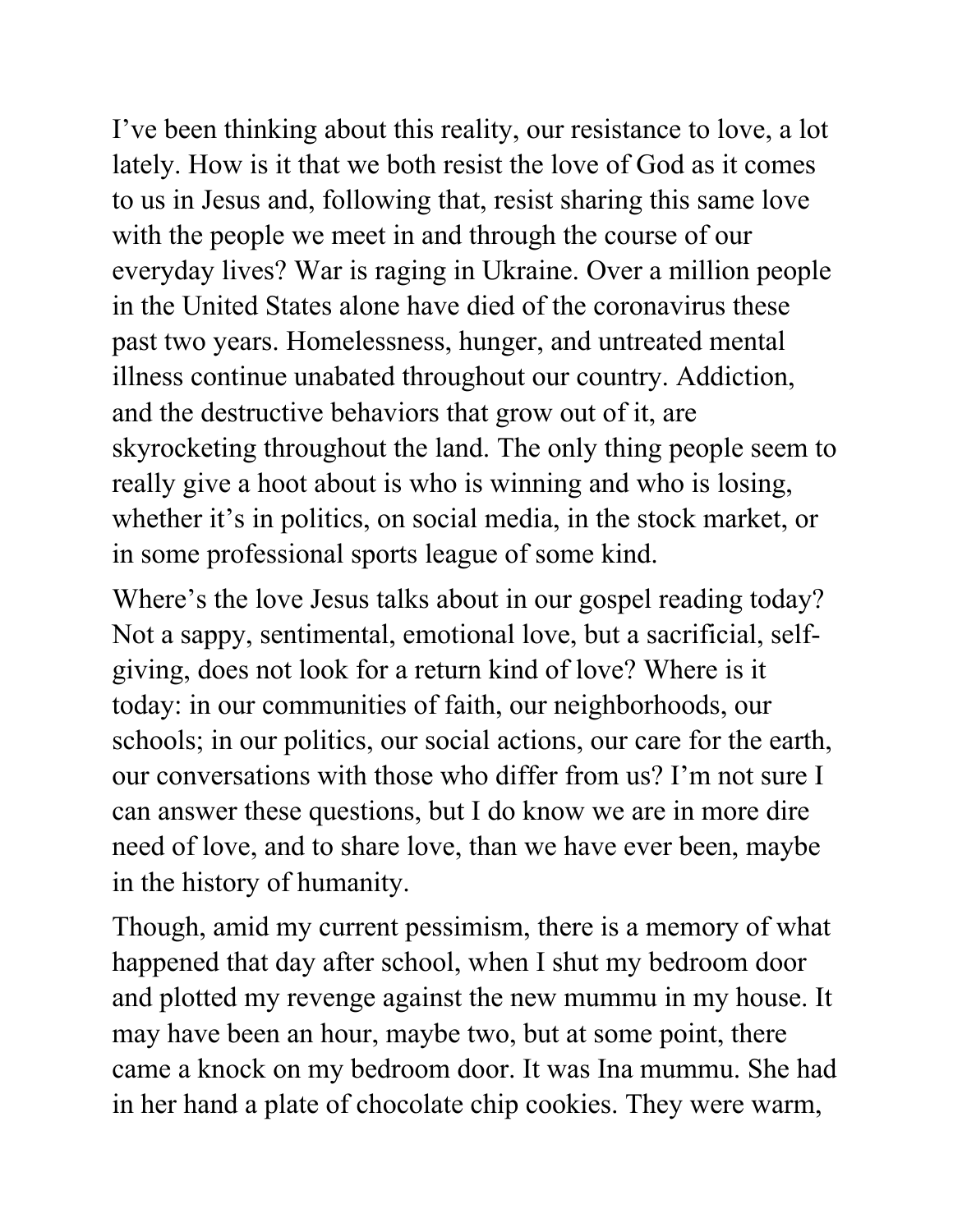fresh-baked from the oven. She sat down the plate on the little desk in my room. Next to it, she placed a glass of milk. I barely looked up from my slumped over position on the floor of my room. The smell of cookies and her kindly voice ("I thought you might like these") finally began to melt the resistance of my stone-cold heart. I looked up, and I saw the most genuine, warm, loving, smile I had ever seen radiate across her whole face.

There was something about that smile, her genuine love, that saved me that day. She had come from God knows what terrible situation, and yet what she did was show and share love. I could have gone a lot of ways that day. Maybe become an everresentful, unmanageable, problem child, but that didn't happen. Somehow, dwelling there among us, sharing her love with us, drew me into a different way of life, a way of life that valued, if not always practiced, love for those around me.

Jesus says, "I give you a new commandment, that you love one another. Just as I have loved you, you also should love one another. By this everyone will know that you are my disciples, if you have love for one another."

I don't think it took Jesus long to come to understand that the love poured into him by God, the love which then flowed out of his heart to a wounded and grieving world, would be met with resistance. You see that kind of love has a way of changing things, transforming the world, and the world, on most days, does not want to be changed or transformed. Like second grade me, we all have too much invested in "the way things are now"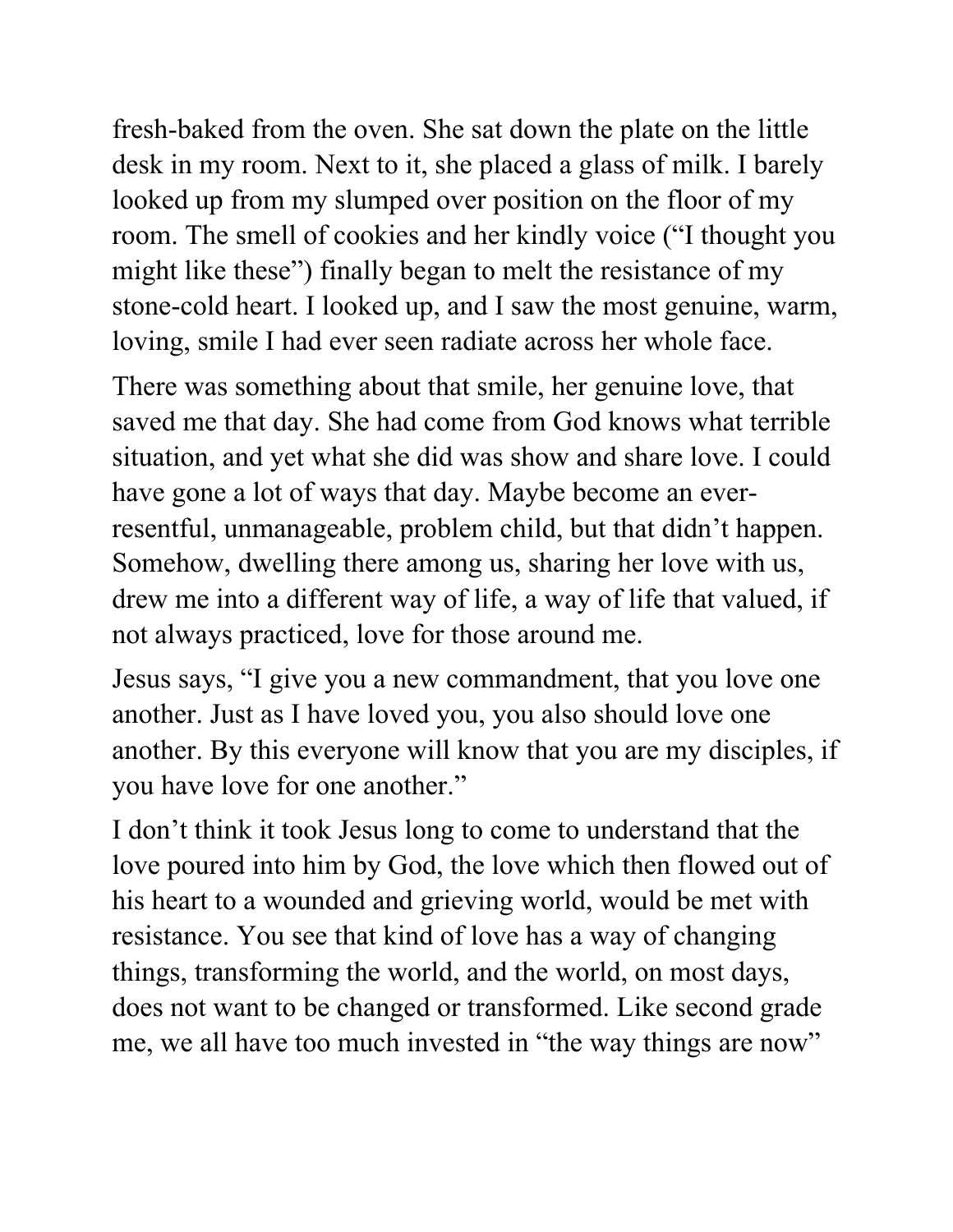to be open to "the way God is making all things new". We are a stubborn collective, we human beings.

And our stubbornness brought Jesus all the way to a cross, his fork in the road. God could have turned off all the lavish love Jesus had shared with us up to that point. God could have said, "Forget humans, they're too much trouble, let's get another flood going." But God didn't. Instead, God decided that there, on that cross, working through Jesus, God would draw heaven and earth closer together, closer than divine love and earthly need had ever been up to that point. It was very simple, God's love would continue to flow to us, through Jesus' pierced hands and wounded side. As his injuries grew, as the pain he must have experienced grew stronger, there was only one word given, one clear statement for all of us hear: "He came that we may have life and have it abundantly."

The first Saturday after Ina had come to live with us in our house, my parents called another impromptu meeting with my sister and me. "How's it going?" they asked. My sister was gushing on and on about singing songs in Finnish, and cookies, and bedtime stories. She loved this new arrangement. A little, tiny bit of my stone-cold heart was still hanging on. I mumbled something like, "I guess it's okay."

Our mom, ever the Jesus conduit, told a little story: "I want you to know something. When Ina arrived, she had very little. Just a few clothes in a suitcase and even fewer coins in her pocket. We hadn't even begun to pay her. Yet, that first day, while you were at school, she walked to the market, bought some flour, eggs,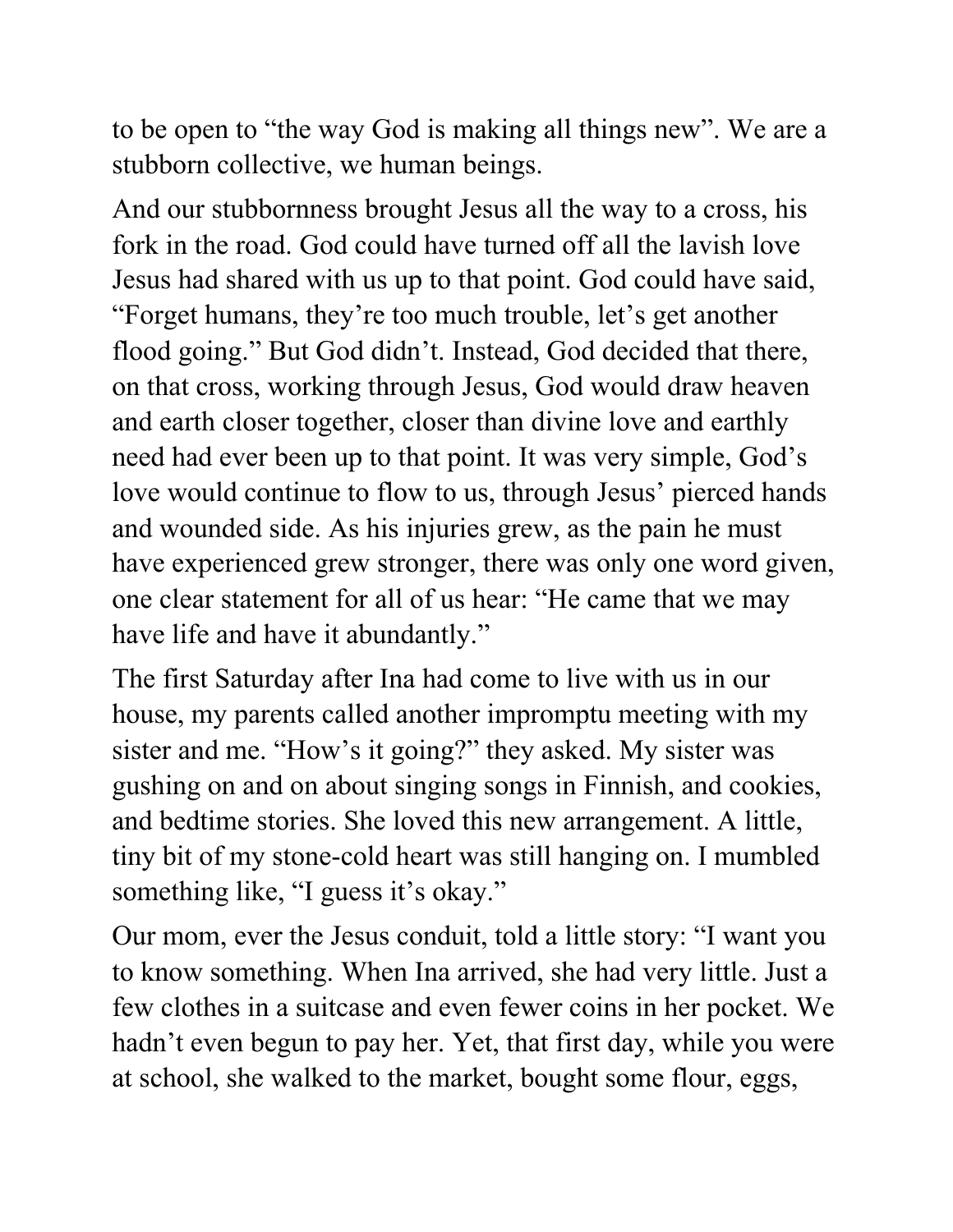chocolate chips; she came home, baked cookies for you, gave you milk, all to welcome you home on her first day here. You don't find that kind of love much in the world these days (it was 1972). Maybe we all might try celebrating it when it shows up on our doorstep and makes a place for itself in our home.

This little story of love making a place for itself, in my family's hearts, in our lives, in our home, is the same story we tell all throughout the Easter season. Of a love so present, so vibrant, so self-giving, that even death on a cross can't stop it.

On Ina's last day with us, as she prepared to move into a more permanent dwelling, with a family with a larger home, she baked and shared those same wonderful, delicious, chocolate chip cookies with us again. She said that things would be different, but we would always have her love. I think we even wanted to go with her, to be able to enjoy her smile (and cookies) just a few more times. It's hard to fathom, even now, how much her love changed our family, especially when our mom and dad were gone and working so much. It's hard to comprehend how much it changed me.

Jesus told his disciples, "Little children, I am with you only a little longer. You will look for me; and as I said to the Jews so now I say to you, 'Where I am going, you cannot come.'" No: we cannot come; we must stay. For, in Jesus' mind, what we do here, as bearers of his love, is far more important than any eternal bliss. As I received from Ina, so we all receive from Jesus: a love that fills us, flows through us, so that through us we might possibly change the course of the entire universe.